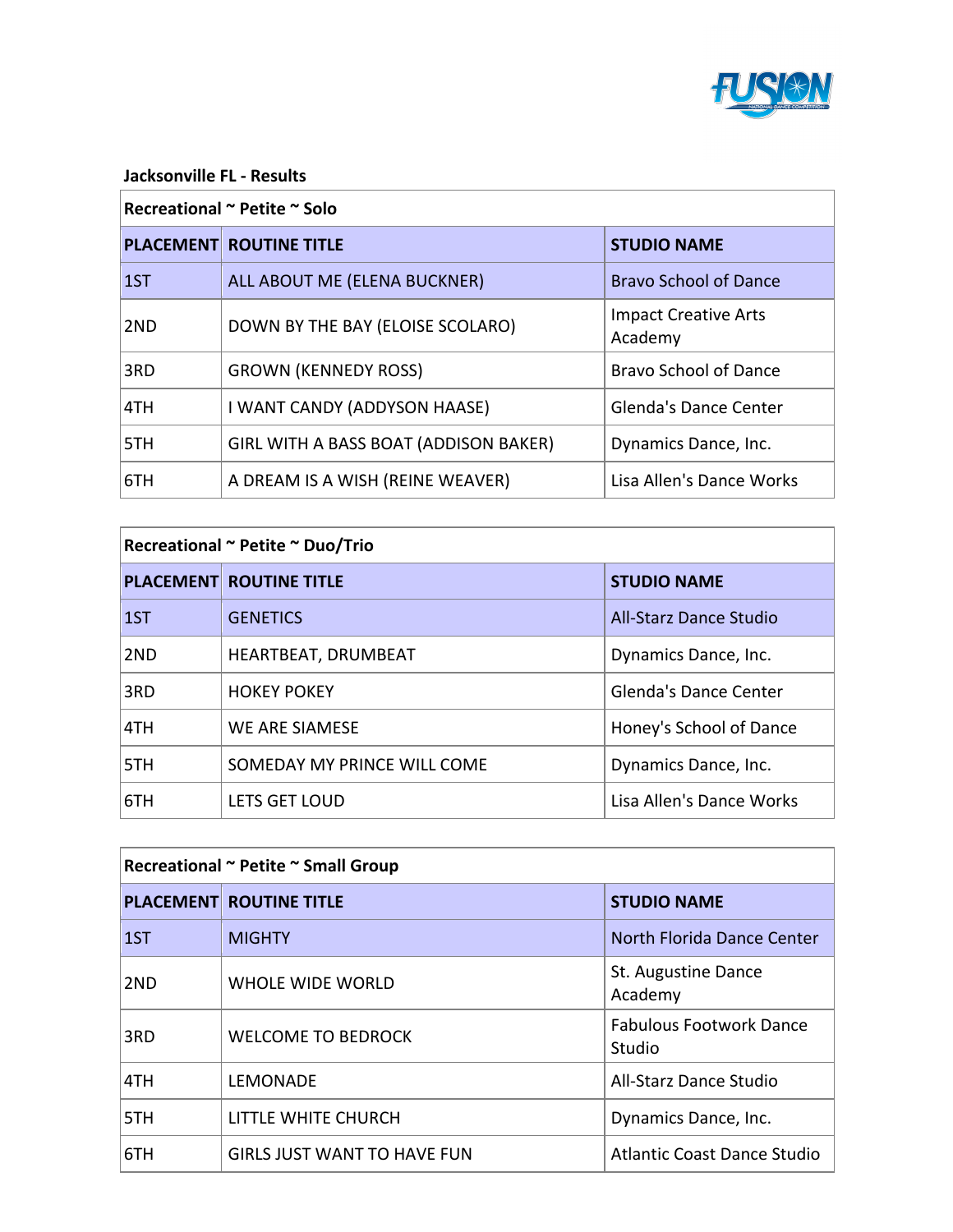| Recreational ~ Petite ~ Large Group |                                |                                       |
|-------------------------------------|--------------------------------|---------------------------------------|
|                                     | <b>PLACEMENT ROUTINE TITLE</b> | <b>STUDIO NAME</b>                    |
| $\vert$ 1ST                         | SPICE UP YOUR LIFE             | <b>St. Augustine Dance</b><br>Academy |

| <b>PLACEMENT</b> | <b>ROUTINE TITLE</b>                            | <b>STUDIO NAME</b>                       |
|------------------|-------------------------------------------------|------------------------------------------|
| 1ST              | <b>GOOD GOLLY MISS MOLLY (LYLA LEEDS)</b>       | Honey's School of Dance                  |
| 2ND              | DREAMS (MADDY GALLAGHER)                        | St. Augustine Dance<br>Academy           |
| 3RD              | DON'T CALL ME ANGEL (KAYLEE LONG)               | <b>Fabulous Footwork Dance</b><br>Studio |
| 4TH              | <b>WONDERING (SOPHIA EDWARDS)</b>               | St. Augustine Dance<br>Academy           |
| 5TH              | GIRLS JUST WANT TO HAVE FUN (OLIVIA<br>STEWART) | Academy of Dance                         |
| 6TH              | NO EXCUSES (AUTUMN MENNENGA)                    | Honey's School of Dance                  |
| 7TH              | <b>ME TOO (LANIE ASLAN)</b>                     | Glenda's Dance Center                    |
| 7TH              | WILD HORSES (RYLYNN PRUITT)                     | Lisa Allen's Dance Works                 |
| 7TH              | LIKE THAT (TYLA POWELL)                         | <b>Bravo School of Dance</b>             |
| 8TH              | I WANNA BE A ROCKETTE (JUESSA MAE SANTOS)       | <b>Bravo School of Dance</b>             |
| 9TH              | <b>REFLECTION (LILY JOWERS)</b>                 | Dynamics Dance, Inc.                     |
| 10TH             | <b>WINGS (TATUM HOLL)</b>                       | Glenda's Dance Center                    |
| 11TH             | DYNASTY (CARLEY MCCOY)                          | <b>Bravo School of Dance</b>             |
| 12TH             | MY OWN LITTLE CORNER (ABIGAIL REYES)            | Dynamics Dance, Inc.                     |

| Recreational ~ Junior ~ Duo/Trio |                                |                                          |
|----------------------------------|--------------------------------|------------------------------------------|
|                                  | <b>PLACEMENT ROUTINE TITLE</b> | <b>STUDIO NAME</b>                       |
| 1ST                              | I'M NUMBER ONE                 | <b>Heather Loveland Dance</b><br>Academy |
| 2 <sub>ND</sub>                  | AIN'T NOTHING WRONG WITH THAT  | St. Augustine Dance<br>Academy           |
| 3RD                              | <b>SHAKE THE ROOM</b>          | Dynamics Dance, Inc.                     |
| 4TH                              | YOU ARE MY SUNSHINE            | Academy of Dance                         |
| 5TH                              | <b>BEAT</b>                    | <b>Glenda's Dance Center</b>             |
| 5TH                              | THE DREAMERS                   | St. Augustine Dance<br>Academy           |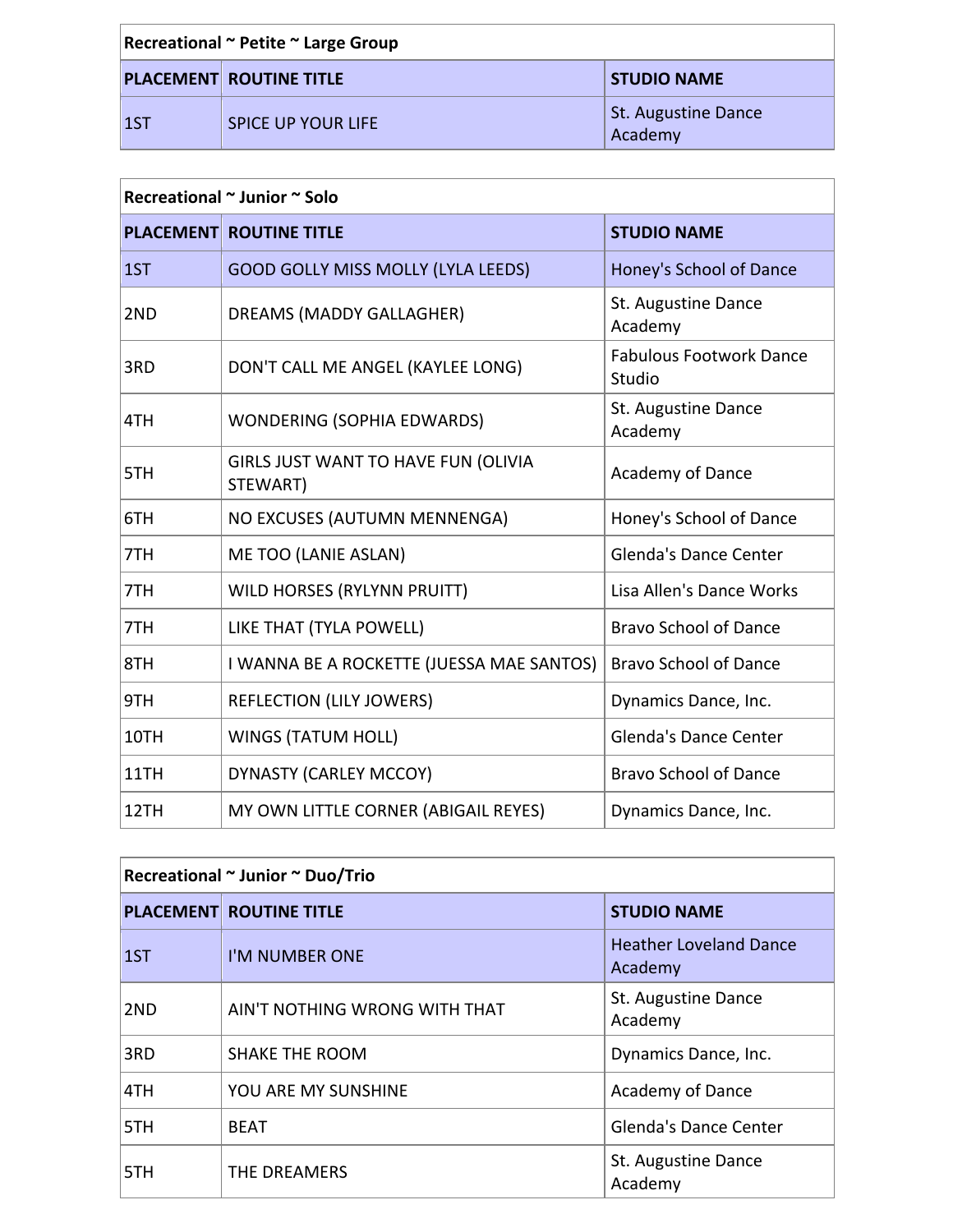| 6TH<br><b>HAND TO HOLD</b> | Lisa Allen's Dance Works |
|----------------------------|--------------------------|
|----------------------------|--------------------------|

| Recreational ~ Junior ~ Small Group |                                |                                          |
|-------------------------------------|--------------------------------|------------------------------------------|
|                                     | <b>PLACEMENT ROUTINE TITLE</b> | <b>STUDIO NAME</b>                       |
| 1ST                                 | <b>SHAKE IT UP</b>             | <b>Bravo School of Dance</b>             |
| 2ND                                 | <b>UNDERTOW</b>                | Bravo School of Dance                    |
| 3RD                                 | THIS LITTLE LIGHT OF MINE      | <b>Glenda's Dance Center</b>             |
| 4TH                                 | <b>SHAKE A TAILFEATHER</b>     | Lisa Allen's Dance Works                 |
| 5TH                                 | WILD WILD WEST                 | <b>Fabulous Footwork Dance</b><br>Studio |
| 6TH                                 | <b>HEAVEN HOP</b>              | <b>Atlantic Coast Dance Studio</b>       |

| Recreational ~ Junior ~ Large Group |                                |                                |
|-------------------------------------|--------------------------------|--------------------------------|
|                                     | <b>PLACEMENT ROUTINE TITLE</b> | <b>STUDIO NAME</b>             |
| 1ST                                 | <b>FLASHDANCE</b>              | Honey's School of Dance        |
| 2ND                                 | AXEL F                         | <b>Glenda's Dance Center</b>   |
| 3RD                                 | <b>HAUNTING</b>                | North Florida Dance Center     |
| 3RD                                 | <b>GONNA BE A GOOD DAY</b>     | St. Augustine Dance<br>Academy |

## **Recreational ~ Junior ~ Line**

|             | <b>PLACEMENT ROUTINE TITLE</b>                          | <b>STUDIO NAME</b>             |
|-------------|---------------------------------------------------------|--------------------------------|
| $\vert$ 1ST | THE BIGGEST PILE OF LEAVES YOU HAVE EVER<br><b>SEEN</b> | St. Augustine Dance<br>Academy |

| $\vert$ Recreational $\sim$ Junior $\sim$ Production |                                |                          |
|------------------------------------------------------|--------------------------------|--------------------------|
|                                                      | <b>PLACEMENT ROUTINE TITLE</b> | <b>STUDIO NAME</b>       |
| LST                                                  | THE GREATEST SHOW              | Lisa Allen's Dance Works |

| Recreational ~ Teen ~ Solo |  |
|----------------------------|--|
|                            |  |

|     | <b>PLACEMENT ROUTINE TITLE</b>          | <b>STUDIO NAME</b>                       |
|-----|-----------------------------------------|------------------------------------------|
| 1ST | <b>WHISPERS (JALEN WILCHAR)</b>         | <b>Bravo School of Dance</b>             |
| 2ND | DREAM (KENZEE STEPHENSON)               | <b>Fabulous Footwork Dance</b><br>Studio |
| 3RD | <b>HEARTBREAK HOTEL (ALLISON PRATT)</b> | Honey's School of Dance                  |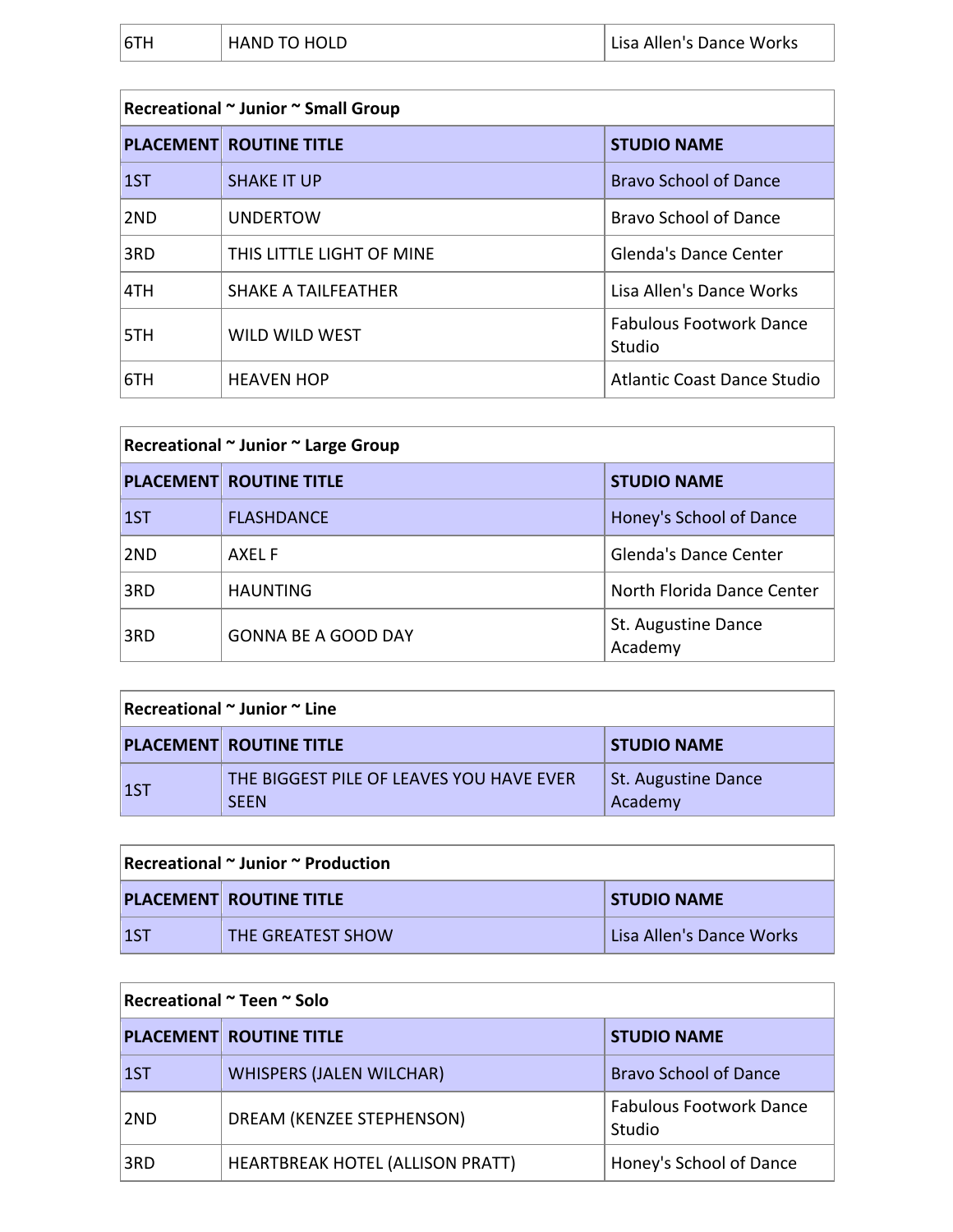| 4TH | I FOUND (ABRIELLA PAULINO)         | <b>Glenda's Dance Center</b>   |
|-----|------------------------------------|--------------------------------|
| 5TH | MY IMMORTAL (MEGAN BASKETT)        | Dance4Life                     |
| 6TH | BRING ON THE RAIN (KENDALL SLEDGE) | St. Augustine Dance<br>Academy |
| 7TH | WHO ARE YOU (MADISSON SMITH)       | St. Augustine Dance<br>Academy |

#### **Recreational ~ Teen ~ Duo/Trio**

|             | <b>PLACEMENT ROUTINE TITLE</b> | <b>STUDIO NAME</b>             |
|-------------|--------------------------------|--------------------------------|
| $\vert$ 1ST | <b>CONTROL</b>                 | North Florida Dance Center     |
| 2ND         | <b>I LIKE ME</b>               | Be The Light Dance<br>Company  |
| 3RD         | <b>DOWN</b>                    | St. Augustine Dance<br>Academy |

#### **Recreational ~ Teen ~ Small Group**

|             | <b>PLACEMENT ROUTINE TITLE</b> | <b>STUDIO NAME</b>            |
|-------------|--------------------------------|-------------------------------|
| $\vert$ 1ST | <b>HEAD ABOVE WATER</b>        | Honey's School of Dance       |
| 2ND         | <b>JAILHOUSE ROCK</b>          | Honey's School of Dance       |
| 3RD         | <b>DONE</b>                    | Be The Light Dance<br>Company |

## **Recreational ~ Teen ~ Large Group**

|    | <b>PLACEMENT ROUTINE TITLE</b> | <b>STUDIO NAME</b>                          |
|----|--------------------------------|---------------------------------------------|
| 15 | <b>FAITH</b>                   | <b>Be The Light Dance</b><br><b>Company</b> |

#### **Recreational ~ Senior ~ Solo**

|     | <b>PLACEMENT ROUTINE TITLE</b>       | <b>STUDIO NAME</b>                       |
|-----|--------------------------------------|------------------------------------------|
| 1ST | WATCH WHAT HAPPENS (ELENA CORTES)    | <b>Academy of Dance</b>                  |
| 2ND | ONWARD AND UPWARD (ISABELLA ROSARIO) | Dance4Life                               |
| 3RD | <b>RISE UP (KAYLA COLLINS)</b>       | <b>Fabulous Footwork Dance</b><br>Studio |
| 4TH | <b>VIENNA (CARLY JOHNSON)</b>        | <b>Fabulous Footwork Dance</b><br>Studio |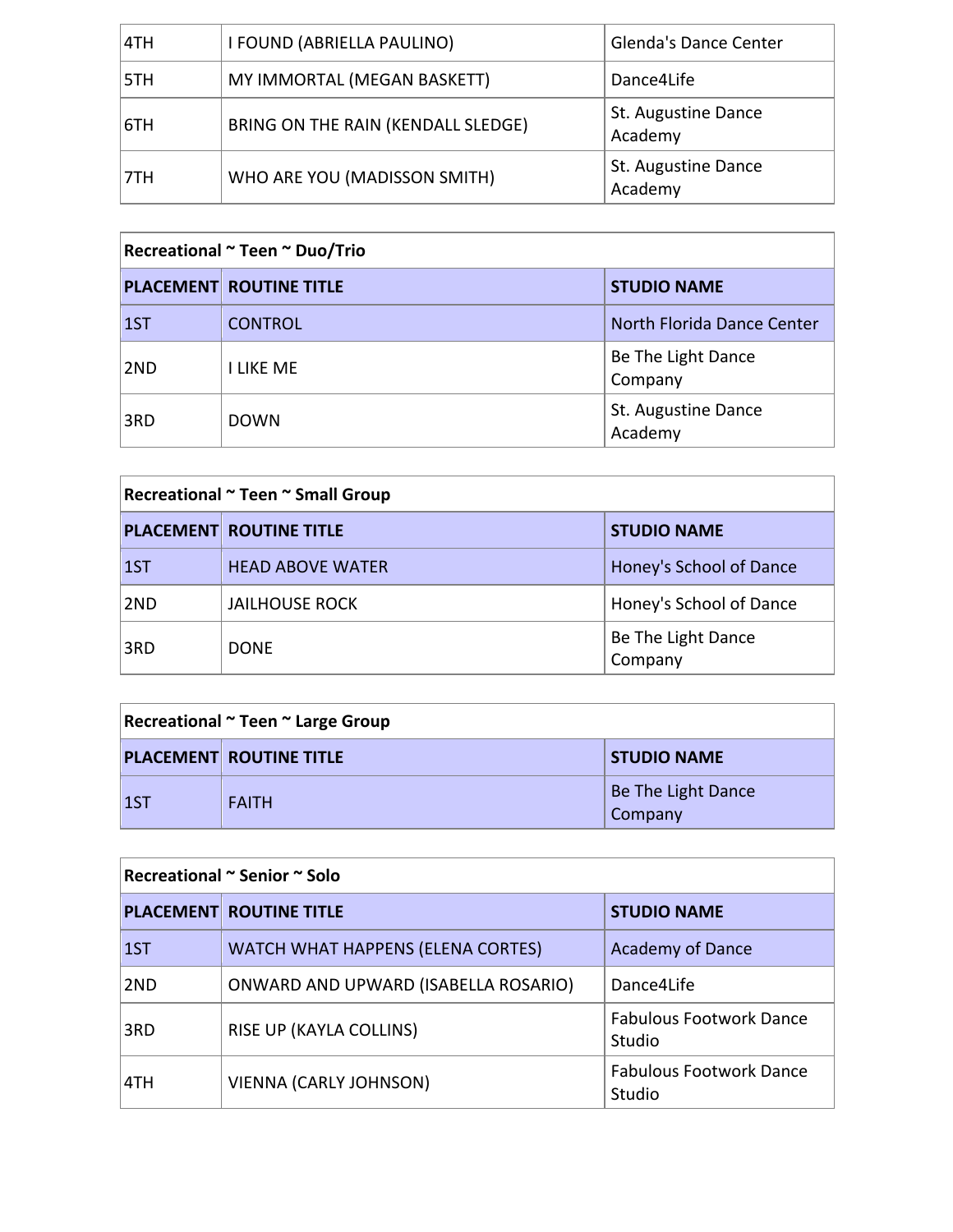| Recreational ~ Senior ~ Small Group |                                |                                      |
|-------------------------------------|--------------------------------|--------------------------------------|
|                                     | <b>PLACEMENT ROUTINE TITLE</b> | <b>STUDIO NAME</b>                   |
| $\vert$ 1ST                         | <b>CLEAN</b>                   | <b>Be The Light Dance</b><br>Company |

#### **Intermediate** ~ Petite ~ Solo

|     | <b>PLACEMENT ROUTINE TITLE</b>        | <b>STUDIO NAME</b>                                   |
|-----|---------------------------------------|------------------------------------------------------|
| 1ST | I WILL ALWAYS LOVE YOU (CHLOE TODMAN) | Mia Bella Academy Of Dance                           |
| 2ND | TRUE COLORS (AUDREY FREEMAN)          | Mia Bella Academy Of Dance                           |
| 3RD | STEF-FABULOUS (EMMA MINN)             | Mia Bella Academy Of Dance                           |
| 4TH | UNIVERSE (CHARLOTTE SOSA)             | Mia Bella Academy Of Dance                           |
| 5TH | SPICE IT UP (BAYLEE POCKETT)          | <b>Studio South Performing</b><br><b>Arts Center</b> |
| 6TH | SUN WILL SET (ADELINA IMPERATI)       | Mia Bella Academy Of Dance                           |
| 7TH | SHOW OFF (ZOEY BEVERLY)               | <b>Studio South Performing</b><br><b>Arts Center</b> |
| 7TH | ALL GOD'S CREATURES (LAILA HAMPTON)   | Mia Bella Academy Of Dance                           |
| 7TH | DREAM IN COLOR (BELLA SALAZAR)        | Mia Bella Academy Of Dance                           |
| 7TH | FLOWER IN THE RAIN (ALIVIA FOSS)      | Mia Bella Academy Of Dance                           |

## **Intermediate ~ Petite ~ Duo/Trio**

|             | <b>PLACEMENT ROUTINE TITLE</b> | <b>STUDIO NAME</b>             |
|-------------|--------------------------------|--------------------------------|
| $\vert$ 1ST | <b>INVISIBLE STARLIGHT</b>     | <b>Artistry Dance Alliance</b> |
| 2ND         | <b>GYPSY WOMAN</b>             | <b>Artistry Dance Alliance</b> |
| 3RD         | US                             | <b>Artistry Dance Alliance</b> |
| 14TH        | <b>SURF'S UP</b>               | Mia Bella Academy Of Dance     |

## **Intermediate** ~ Petite ~ Small Group

|                 | <b>PLACEMENT ROUTINE TITLE</b> | <b>STUDIO NAME</b>                                   |
|-----------------|--------------------------------|------------------------------------------------------|
| 1ST             | <b>BORN TO BE WILD</b>         | <b>Artistry Dance Alliance</b>                       |
| 2 <sub>ND</sub> | <b>WILD THING</b>              | <b>Studio South Performing</b><br><b>Arts Center</b> |
| 3RD             | <b>WINGS</b>                   | Mia Bella Academy Of Dance                           |
| ATH             | <b>LITTLE BEAR</b>             | <b>Studio South Performing</b><br><b>Arts Center</b> |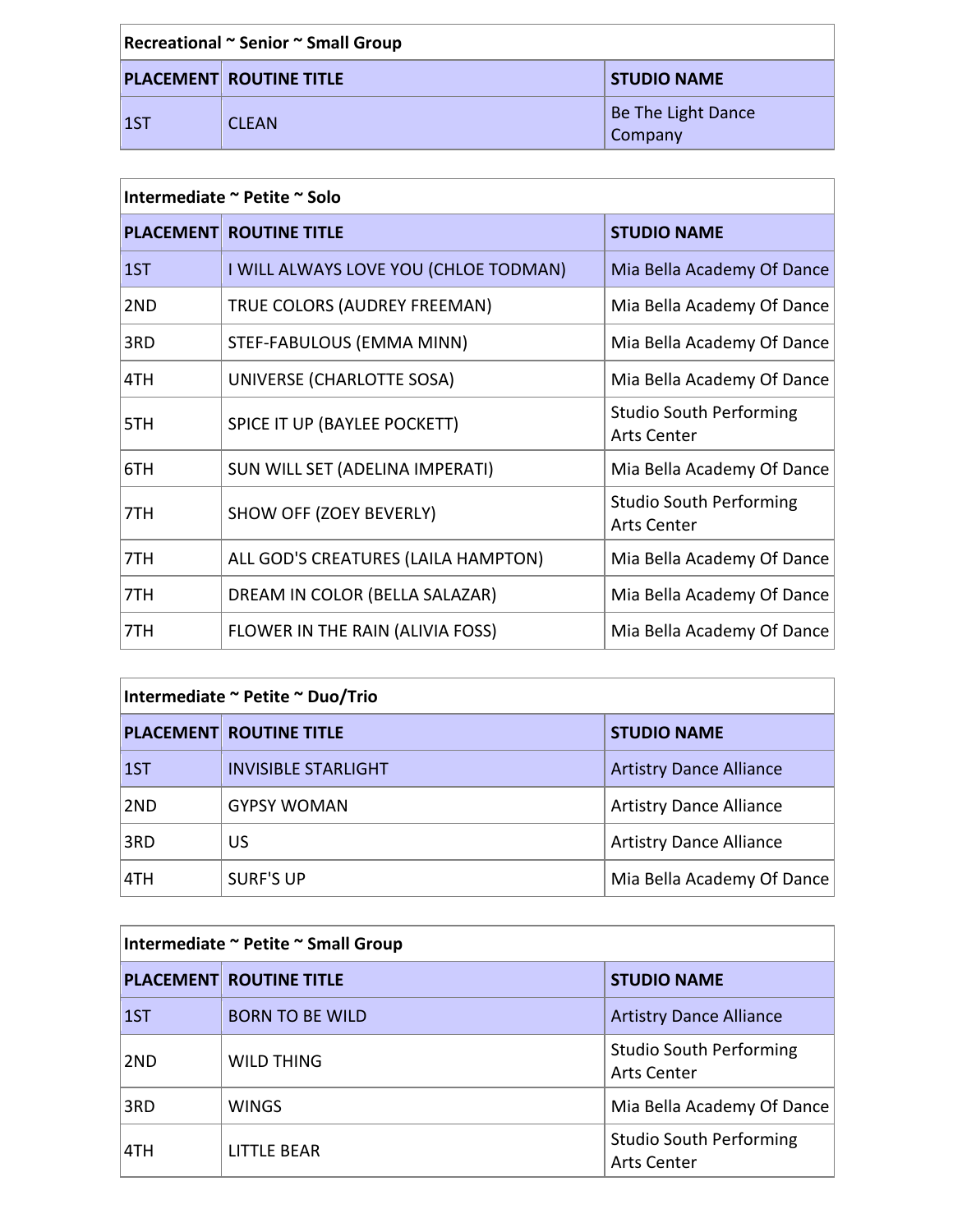| 5TF<br><b>SPICE WORLD</b> | Mia Bella Academy Of Dance |
|---------------------------|----------------------------|
|---------------------------|----------------------------|

| Intermediate ~ Petite ~ Large Group |                                |                            |
|-------------------------------------|--------------------------------|----------------------------|
|                                     | <b>PLACEMENT ROUTINE TITLE</b> | <b>STUDIO NAME</b>         |
| 11ST                                | A MILLION DREAMS               | Mia Bella Academy Of Dance |

| Intermediate ~ Junior ~ Solo |                                         |                                                      |
|------------------------------|-----------------------------------------|------------------------------------------------------|
|                              | <b>PLACEMENT ROUTINE TITLE</b>          | <b>STUDIO NAME</b>                                   |
| 1ST                          | DEAR MOM (IZZY BAKER)                   | <b>All-Starz Dance Studio</b>                        |
| 2ND                          | <b>STREETCAR (ELENA LOWE)</b>           | <b>Artistry Dance Alliance</b>                       |
| 3RD                          | <b>BIG TROUBLE (KENDALL LEE)</b>        | Lisa Allen's Dance Works                             |
| 4TH                          | DAUGHTER (KADENCE WILLAMS)              | <b>Fabulous Footwork Dance</b><br>Studio             |
| 5TH                          | WHEN VELMA TAKES THE STAND (RYLEE WEST) | <b>Atlantic Coast Dance Studio</b>                   |
| 6TH                          | LOST WITHOUT YOU (LEILA ABDUSATTAROV)   | Mia Bella Academy Of Dance                           |
| 7TH                          | JUST A GAME (GIULIANA GIANNINI)         | Mia Bella Academy Of Dance                           |
| 8TH                          | <b>GETCHA (GIADA MARTINEZ)</b>          | North Florida Dance Center                           |
| 9TH                          | DO YOU LOVE ME (ADDISON SHRIVER)        | <b>Artistry Dance Alliance</b>                       |
| 9TH                          | PRIMADONNA GIRL (LILLIAN SUTER)         | River City Fine Arts Academy                         |
| 9TH                          | ELEPHANTS (CAITLIN MERCIER)             | Academy of Dance                                     |
| 10TH                         | MASTERPIECE (MARIANNA FREEEMAN)         | Mia Bella Academy Of Dance                           |
| 11TH                         | SOMEONE YOU LOVED (JEMA GIANNETTO)      | Honey's School of Dance                              |
| 12TH                         | SUGARCANE (KENNEDY CALLAHAN)            | Mia Bella Academy Of Dance                           |
| 13TH                         | ALL YOU NEVER SAY (ELISE WEBER)         | <b>Studio South Performing</b><br><b>Arts Center</b> |
| 14TH                         | CRANK IT UP (WINDSOR LANE WEAVER)       | Lisa Allen's Dance Works                             |
| 15TH                         | HEAVY IN YOUR ARMS (CAROLINE GROOVER)   | Lisa Allen's Dance Works                             |
| 15TH                         | <b>WHATEVER IT TAKES (ELSIE WEAVER)</b> | Lisa Allen's Dance Works                             |
| 16TH                         | MORE (EVELYN WESLEY)                    | All-Starz Dance Studio                               |
| 16TH                         | <b>BLACK PARADE (SOPHIA LUBINSKY)</b>   | North Florida Dance Center                           |
| 17TH                         | TRYING MY BEST (AUBREY WHITAKER)        | <b>Artistry Dance Alliance</b>                       |
| 18TH                         | CRUELLA DE VILLE (MADISON HEPPNER)      | <b>Fabulous Footwork Dance</b><br>Studio             |
| 18TH                         | SPIDER DANCE (OLIVIA BOORAS)            | <b>Bravo School of Dance</b>                         |
|                              |                                         |                                                      |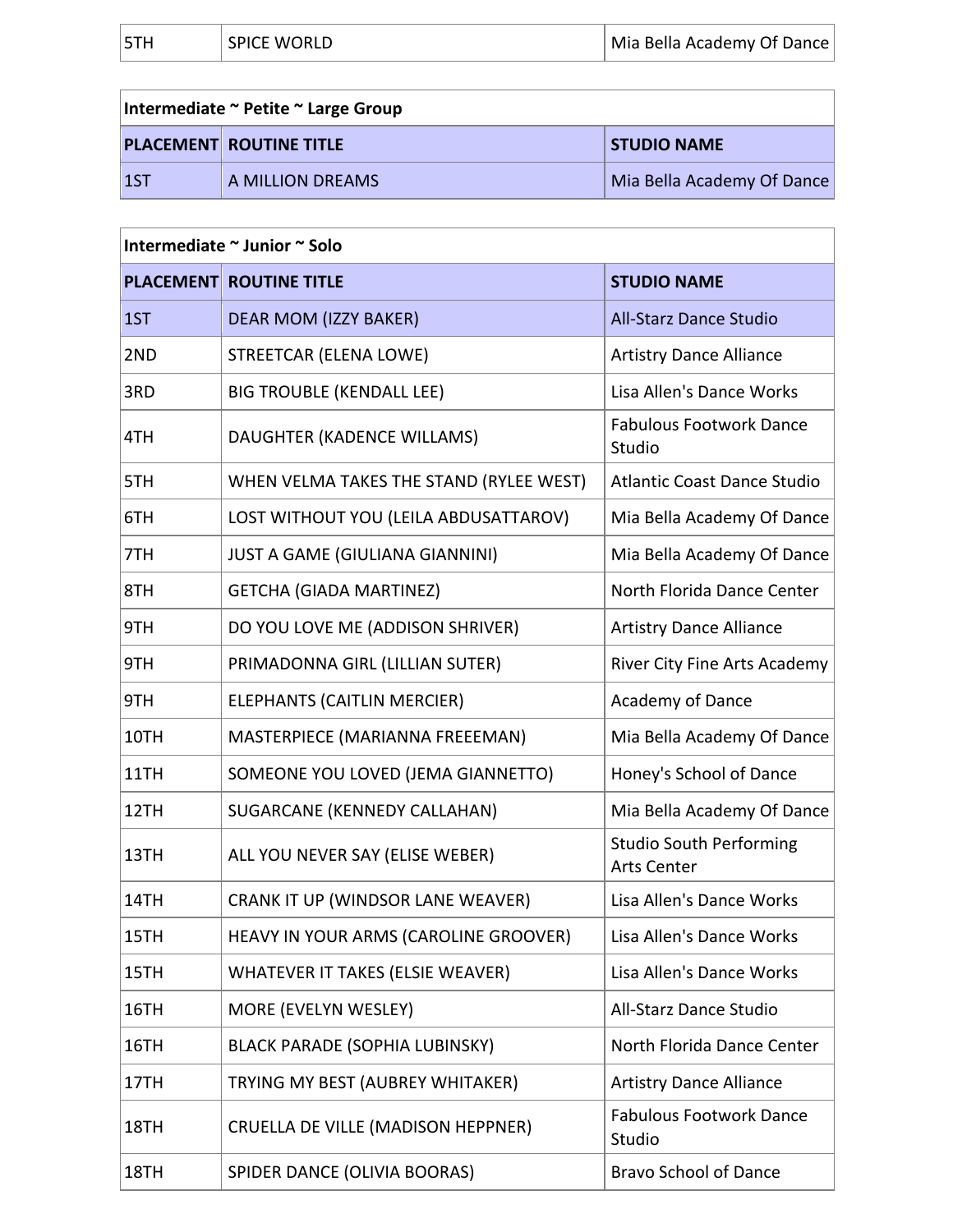| $\vert$ 19TH | JAILHOUSE ROCK (JORDYN MOORE) | First Coast Center for the<br>Arts |
|--------------|-------------------------------|------------------------------------|
| 20TH         | HALO (ZOE KALAGIAN)           | All-Starz Dance Studio             |

## **Intermediate ~ Junior ~ Duo/Trio**

|     | <b>PLACEMENT ROUTINE TITLE</b> | <b>STUDIO NAME</b>             |
|-----|--------------------------------|--------------------------------|
| 1ST | <b>SEUSSICAL</b>               | Lisa Allen's Dance Works       |
| 2ND | <b>FRIEND LIKE ME</b>          | Lisa Allen's Dance Works       |
| 3RD | SAND                           | All-Starz Dance Studio         |
| 4TH | KARMA                          | <b>Artistry Dance Alliance</b> |
| 4TH | <b>SOMETHING NEW</b>           | Glenda's Dance Center          |
| 5TH | THE JAM                        | St. Augustine Dance<br>Academy |
| 6TH | <b>CARRY YOU</b>               | North Florida Dance Center     |
| 6TH | <b>SAD SONG</b>                | <b>Glenda's Dance Center</b>   |
| 7TH | <b>IN MY SOUL</b>              | <b>Artistry Dance Alliance</b> |
| 7TH | WHEN I GROW UP                 | All-Starz Dance Studio         |
| 8TH | <b>IT'S RAINING MEN</b>        | <b>Artistry Dance Alliance</b> |

# **Intermediate ~ Junior ~ Small Group**

|      | <b>PLACEMENT ROUTINE TITLE</b> | <b>STUDIO NAME</b>                                   |
|------|--------------------------------|------------------------------------------------------|
| 1ST  | <b>SORRY</b>                   | <b>All-Starz Dance Studio</b>                        |
| 2ND  | <b>WERK OUT</b>                | Glenda's Dance Center                                |
| 3RD  | <b>SMALLEST LIGHT</b>          | Lisa Allen's Dance Works                             |
| 4TH  | <b>CHICAGO</b>                 | <b>Heather Loveland Dance</b><br>Academy             |
| 5TH  | <b>SWEET DREAMS</b>            | <b>Atlantic Coast Dance Studio</b>                   |
| 6TH  | <b>FLICKERS</b>                | <b>Fabulous Footwork Dance</b><br>Studio             |
| 7TH  | <b>ROAD RUNNER</b>             | North Florida Dance Center                           |
| 8TH  | <b>RED APPLES</b>              | Mia Bella Academy Of Dance                           |
| 8TH  | <b>RESCUE</b>                  | <b>Studio South Performing</b><br><b>Arts Center</b> |
| 9TH  | PIZZA PIZZA PIZZA              | <b>Atlantic Coast Dance Studio</b>                   |
| 10TH | <b>PURE IMAGINATION</b>        | <b>Artistry Dance Alliance</b>                       |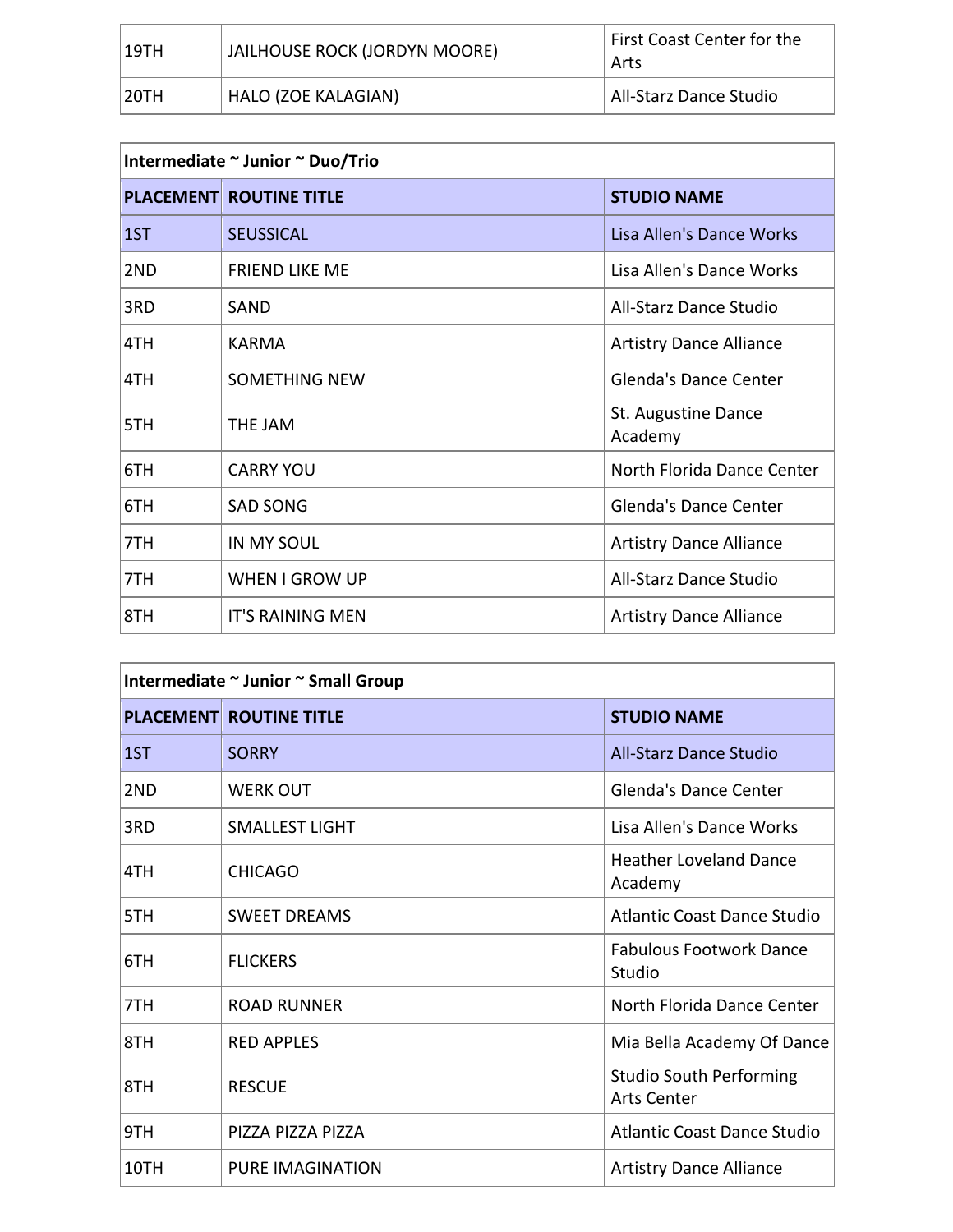| Intermediate ~ Junior ~ Large Group |                                |                                                      |
|-------------------------------------|--------------------------------|------------------------------------------------------|
|                                     | <b>PLACEMENT ROUTINE TITLE</b> | <b>STUDIO NAME</b>                                   |
| 1ST                                 | <b>CAN'T STOP THE BEAT</b>     | <b>Bravo School of Dance</b>                         |
| 2ND                                 | <b>BURGS</b>                   | Mia Bella Academy Of Dance                           |
| 3RD                                 | LET'S GET LOUD                 | Dynamics Dance, Inc.                                 |
| 4TH                                 | <b>OYÉ</b>                     | <b>Studio South Performing</b><br><b>Arts Center</b> |
| 5TH                                 | <b>BAILAR</b>                  | St. Augustine Dance<br>Academy                       |

| Intermediate ~ Junior ~ Production |                                |                            |
|------------------------------------|--------------------------------|----------------------------|
|                                    | <b>PLACEMENT ROUTINE TITLE</b> | <b>STUDIO NAME</b>         |
| $\vert$ 1ST                        | <b>WIZARD OF AHHHHZ!</b>       | Mia Bella Academy Of Dance |
| ∣2ND                               | <b>SURVIVOR</b>                | Lisa Allen's Dance Works   |

| Intermediate ~ Teen ~ Solo |                                             |                              |
|----------------------------|---------------------------------------------|------------------------------|
|                            | <b>PLACEMENT ROUTINE TITLE</b>              | <b>STUDIO NAME</b>           |
| 1ST                        | <b>ASTONISHING (JHALENA SULCER)</b>         | <b>Academy of Dance</b>      |
| 2ND                        | PIEL (MARIELLA TROTTA)                      | Mia Bella Academy Of Dance   |
| 3RD                        | YOU SAY (SUSANNAH REED)                     | Honey's School of Dance      |
| 4TH                        | TUMBLING LIGHTS (GRACIE VAN PETTEN)         | Mia Bella Academy Of Dance   |
| 5TH                        | RED RIBBON (LINA PEPE)                      | <b>Glenda's Dance Center</b> |
| 6TH                        | WALK WITH ME (GRACIE TRANTHAM)              | Atlantic Coast Dance Studio  |
| 7TH                        | BETTER TOGETHER (CAROLINE FREEMAN)          | Mia Bella Academy Of Dance   |
| 8TH                        | REQUIEM ON WATER (LEILANI ACOSTA)           | Academy of Dance             |
| 8TH                        | AIN'T NO OTHER MAN (MAKAYLA THOMAS)         | River City Fine Arts Academy |
| 9TH                        | CAPSIZE (TATUM HELSTERN)                    | <b>Glenda's Dance Center</b> |
| 10TH                       | THE BOX (AIDEN IBANEZ)                      | Mia Bella Academy Of Dance   |
| 10TH                       | TITANIC (JR VALENTI)                        | Mia Bella Academy Of Dance   |
| 11TH                       | MARATHON IN ROSES (CHEYANNE PRECIADO)       | North Florida Dance Center   |
| 12TH                       | HALLELUJAH I LOVE HER SO (ELIJAH CERAGIOLI) | Dynamics Dance, Inc.         |
| 13TH                       | <b>LOOK UP (KATY KING)</b>                  | River City Fine Arts Academy |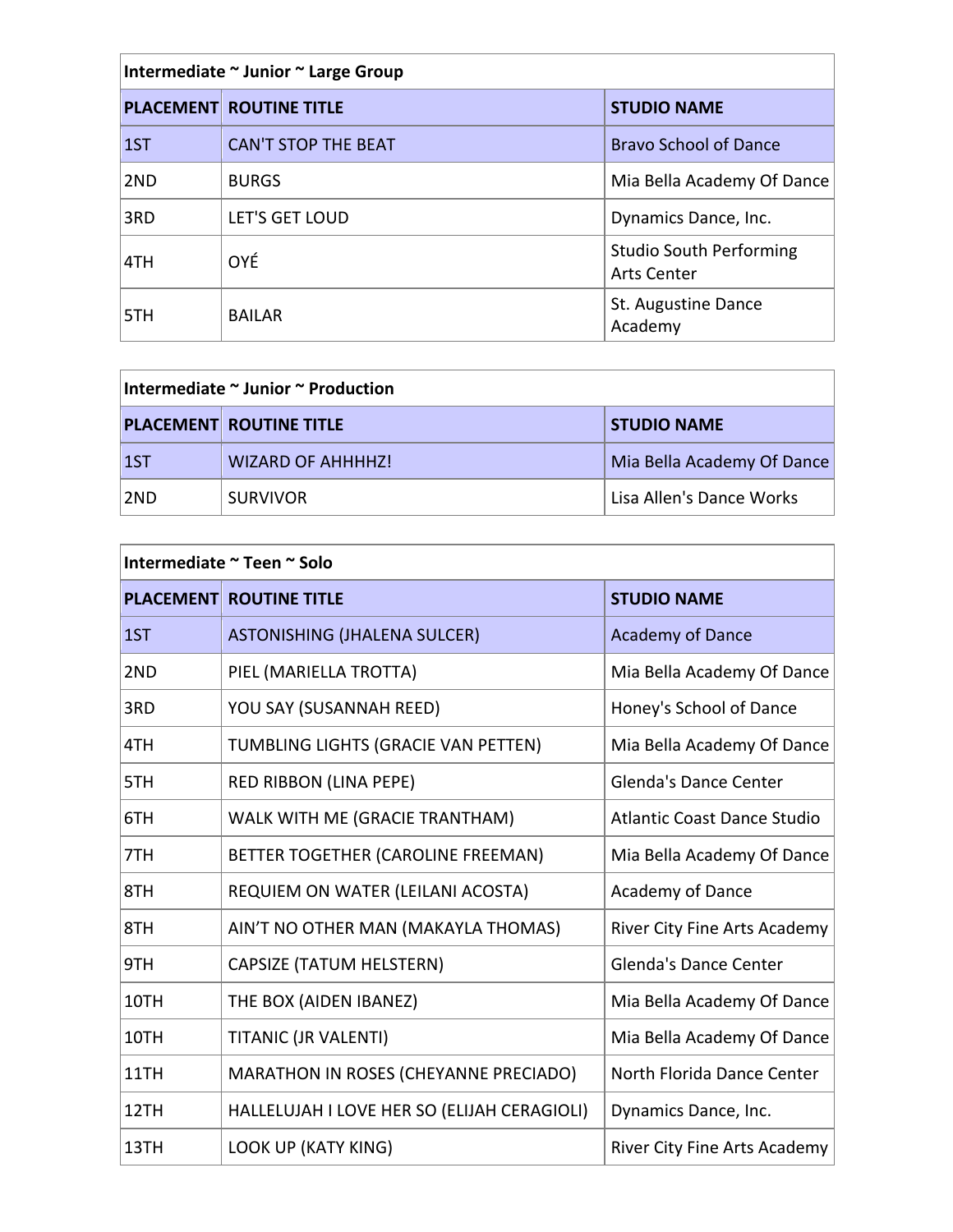| 14TH | THE LIGHT (AUBRIE MUSE)                 | <b>Fabulous Footwork Dance</b><br>Studio |
|------|-----------------------------------------|------------------------------------------|
| 15TH | WHO ARE YOU (EMILY TURNER)              | <b>Glenda's Dance Center</b>             |
| 15TH | MAKE YOU FEEL MY LOVE (EMILY HUTCHISON) | Dance4Life                               |
| 16TH | <b>NURSERY CRIMES (CHLOE LABRIE)</b>    | Dance4Life                               |
| 17TH | 9 CRIMES (GRACE ROSE)                   | Lisa Allen's Dance Works                 |
| 17TH | PLAY WITH FIRE (SYDNEY MATHEWS)         | Lisa Allen's Dance Works                 |
| 18TH | THIS IS THE THINGS (AMBER GARRO)        | Mia Bella Academy Of Dance               |
| 18TH | <b>RELEASE (ISABEL BERGER)</b>          | Academy of Dance                         |
| 19TH | MY BODY IS A CAGE (ELYSIA FOGLEMAN)     | <b>Artistry Dance Alliance</b>           |
| 19TH | <b>TWILIGHT (ABIGEL HORVATH)</b>        | Academy of Dance                         |
| 19TH | A THOUSAND YEARS (AUBREY WINTER)        | Glenda's Dance Center                    |
| 20TH | FOOTPRINTS (MADELINE REZENDES)          | Mia Bella Academy Of Dance               |

| Intermediate ~ Teen ~ Duo/Trio |                                |                                          |
|--------------------------------|--------------------------------|------------------------------------------|
|                                | <b>PLACEMENT ROUTINE TITLE</b> | <b>STUDIO NAME</b>                       |
| 1ST                            | <b>I GO TO SLEEP</b>           | Mia Bella Academy Of Dance               |
| 2ND                            | <b>NO AIR</b>                  | <b>Bravo School of Dance</b>             |
| 3RD                            | <b>LEAN ON ME</b>              | <b>Fabulous Footwork Dance</b><br>Studio |
| 4TH                            | <b>REMEMBRANCE</b>             | <b>Artistry Dance Alliance</b>           |
| 5TH                            | <b>ANYMORE</b>                 | <b>Artistry Dance Alliance</b>           |
| 6TH                            | <b>SPACE WITHIN</b>            | <b>Artistry Dance Alliance</b>           |
| 7TH                            | <b>BONES</b>                   | <b>Artistry Dance Alliance</b>           |
| 8TH                            | WAY DOWN WE GO                 | Academy of Dance                         |
| 9TH                            | <b>ONE TWO STEP</b>            | Lisa Allen's Dance Works                 |
| 10TH                           | <b>SURVIVOR</b>                | First Coast Center for the<br>Arts       |
| 11TH                           | <b>AFTER A STORM</b>           | <b>Artistry Dance Alliance</b>           |
| 12TH                           | THREE BEDROOM HOUSE            | Academy of Dance                         |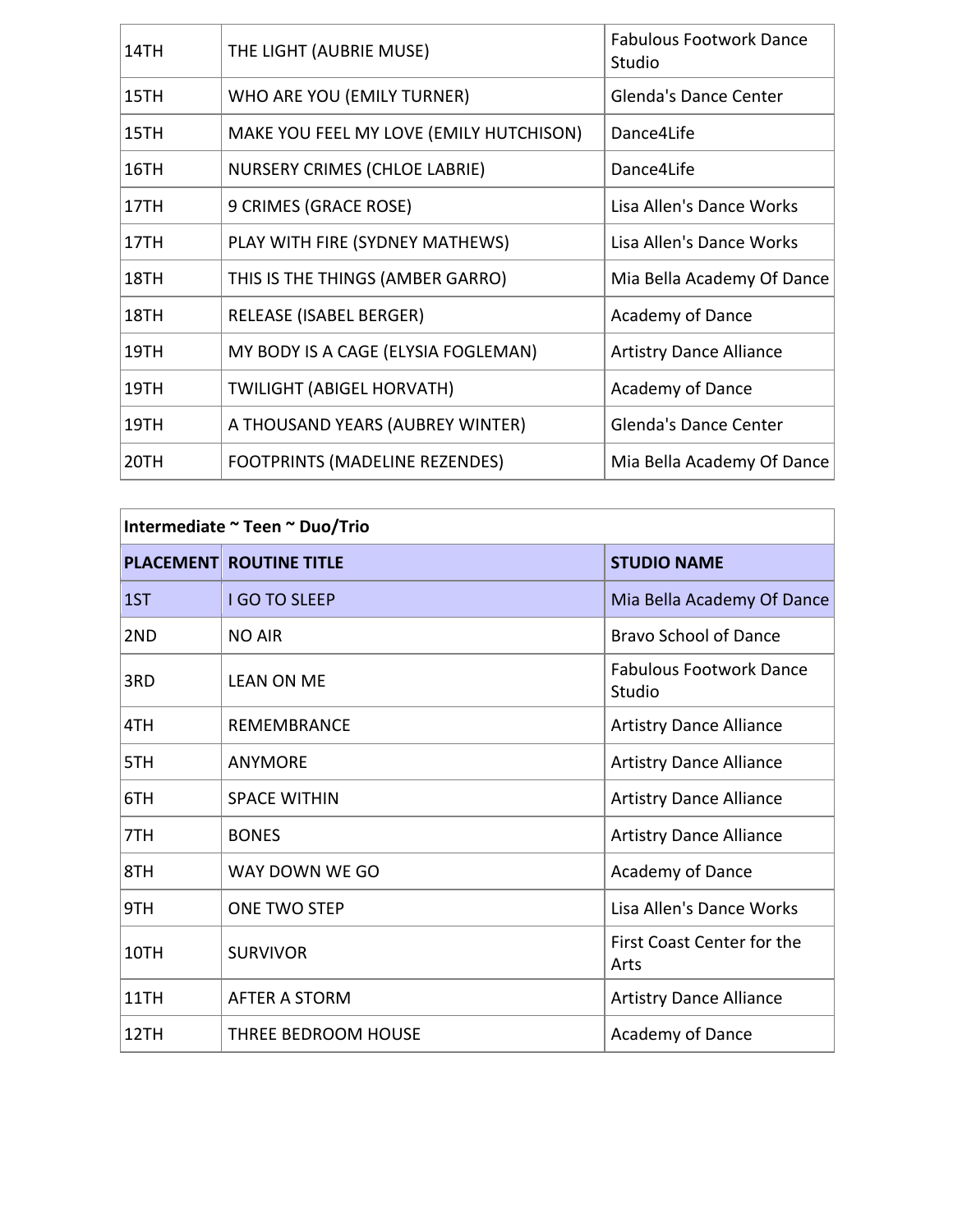| Intermediate ~ Teen ~ Small Group |                                |                                                      |
|-----------------------------------|--------------------------------|------------------------------------------------------|
|                                   | <b>PLACEMENT ROUTINE TITLE</b> | <b>STUDIO NAME</b>                                   |
| 1ST                               | <b>ONE WAY</b>                 | <b>Fabulous Footwork Dance</b><br>Studio             |
| 2ND                               | A LEADER                       | Academy of Dance                                     |
| 3RD                               | <b>WHERE I LIVE</b>            | <b>Artistry Dance Alliance</b>                       |
| 4TH                               | <b>CONTINUATION OF PROGESS</b> | Academy of Dance                                     |
| 5TH                               | IF YOU GO AWAY                 | North Florida Dance Center                           |
| 6TH                               | <b>CHASING CARS</b>            | Academy of Dance                                     |
| 7TH                               | <b>WAITING GAME</b>            | Dance4Life                                           |
| 8TH                               | <b>SINE FROM ABOVE</b>         | Academy of Dance                                     |
| 9TH                               | PARTLY PARALYZED               | <b>Artistry Dance Alliance</b>                       |
| 10TH                              | <b>SANTA FE</b>                | <b>Artistry Dance Alliance</b>                       |
| 11TH                              | <b>MATCH UP</b>                | <b>Glenda's Dance Center</b>                         |
| 11TH                              | I'LL NEVER LOVE AGAIN          | First Coast Center for the<br>Arts                   |
| 12TH                              | <b>BOOGIE WONDERLAND</b>       | <b>Atlantic Coast Dance Studio</b>                   |
| 13TH                              | THE PROMISE                    | <b>Studio South Performing</b><br><b>Arts Center</b> |
| 14TH                              | KILL OF THE NIGHT              | North Florida Dance Center                           |
| 15TH                              | <b>HOW VILLAINS ARE MADE</b>   | <b>Artistry Dance Alliance</b>                       |
| 16TH                              | <b>HEARTBREAKER</b>            | <b>Artistry Dance Alliance</b>                       |
| 17TH                              | <b>SATELLITE</b>               | <b>Bravo School of Dance</b>                         |
| 18TH                              | <b>HAND CLAP</b>               | Dance4Life                                           |
| 19TH                              | 8 MILE                         | Mia Bella Academy Of Dance                           |
| 20TH                              | <b>QUEEN EVERYWHERE</b>        | Dance4Life                                           |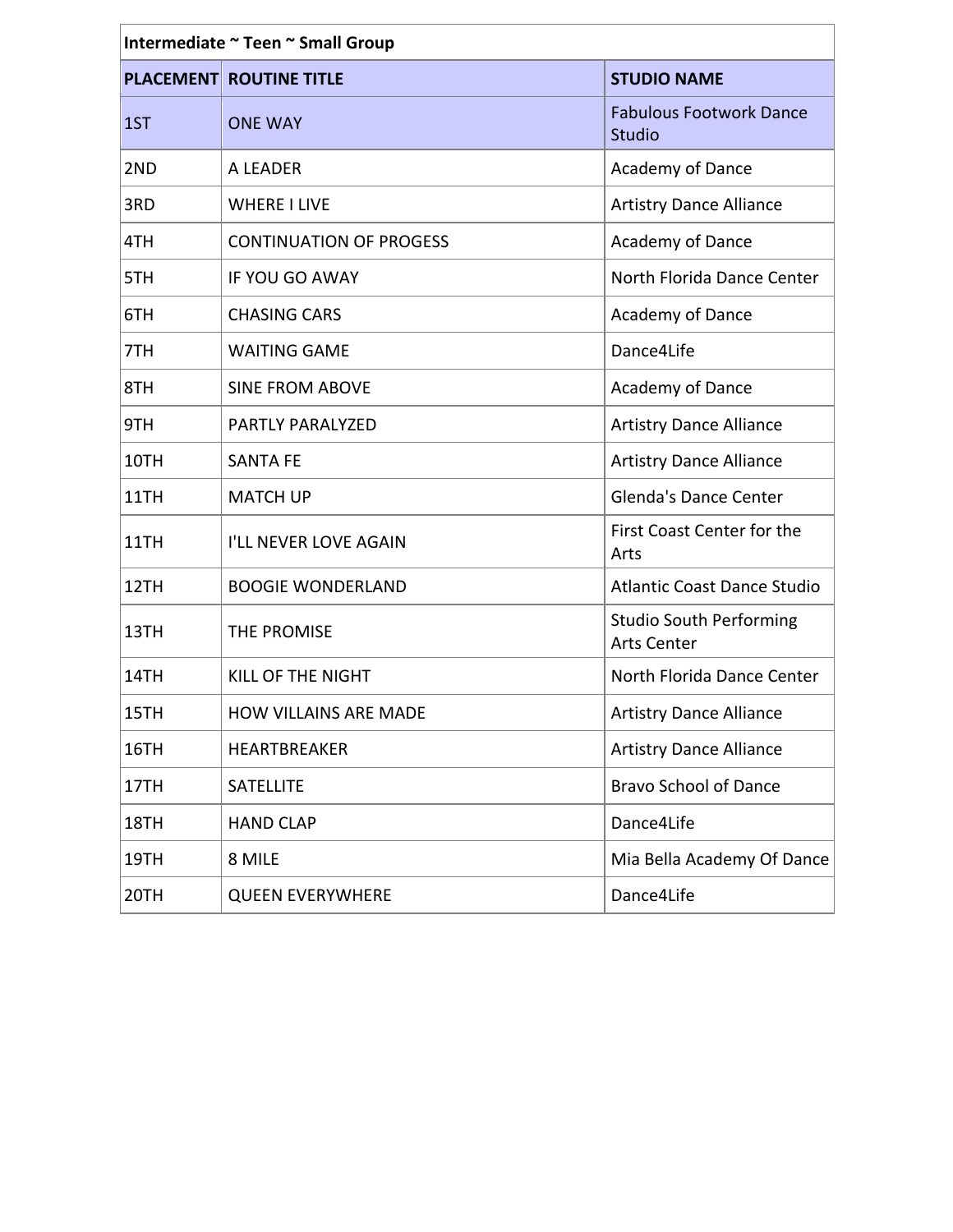| Intermediate ~ Teen ~ Large Group |                                |                                     |
|-----------------------------------|--------------------------------|-------------------------------------|
|                                   | <b>PLACEMENT ROUTINE TITLE</b> | <b>STUDIO NAME</b>                  |
| $\overline{1}$                    | <b>RAIN</b>                    | <b>River City Fine Arts Academy</b> |
| 2ND                               | <b>LATIN FIRE</b>              | <b>Glenda's Dance Center</b>        |
| 2ND                               | <b>HISTORY REPEATING</b>       | <b>Atlantic Coast Dance Studio</b>  |
| 3RD                               | <b>BE CALM</b>                 | Mia Bella Academy Of Dance          |
| 4TH                               | AIN'T NO OTHER MAN             | Dynamics Dance, Inc.                |
| 5TH                               | <b>GET ON YOUR FEET</b>        | <b>Glenda's Dance Center</b>        |

| ∣Intermediate ~ Teen ~ Line |                                |                                        |
|-----------------------------|--------------------------------|----------------------------------------|
|                             | <b>PLACEMENT ROUTINE TITLE</b> | <b>STUDIO NAME</b>                     |
| $\vert$ 1ST                 | <b>WAYMAKER</b>                | MALLORY WARD SCHOOL OF<br><b>DANCE</b> |
| ∣2ND                        | <b>LIGHTS</b>                  | <b>Bravo School of Dance</b>           |

| Intermediate ~ Teen ~ Production |                                |                                          |
|----------------------------------|--------------------------------|------------------------------------------|
|                                  | <b>PLACEMENT ROUTINE TITLE</b> | <b>STUDIO NAME</b>                       |
| $\vert$ 1ST                      | <b>NATURAL</b>                 | <b>Glenda's Dance Center</b>             |
| 2ND                              | LITTLE MERMAID                 | Dynamics Dance, Inc.                     |
| 3RD                              | LIL SHOP                       | <b>Fabulous Footwork Dance</b><br>Studio |

| Intermediate ~ Senior ~ Solo |                                        |                                          |
|------------------------------|----------------------------------------|------------------------------------------|
|                              | <b>PLACEMENT ROUTINE TITLE</b>         | <b>STUDIO NAME</b>                       |
| 1ST                          | PRETTY SHINY THINGS (ERIN WILSON)      | North Florida Dance Center               |
| 2ND                          | HANDS (MADDY BROWN)                    | <b>Glenda's Dance Center</b>             |
| 3RD                          | UNKNOWN (GRACIE BROWN)                 | <b>Fabulous Footwork Dance</b><br>Studio |
| 4TH                          | FALL IN LINE (JADIE KAY FLETCHER)      | <b>Fabulous Footwork Dance</b><br>Studio |
| 5TH                          | PURE IMAGINATION (KAITLYN COSTELLO)    | All-Starz Dance Studio                   |
| 6TH                          | <b>CHANDELIER (KELSEY CRAIG)</b>       | <b>Fabulous Footwork Dance</b><br>Studio |
| 7TH                          | ALWAYS STARTING OVER (SAMANTHA NELSON) | <b>Academy of Dance</b>                  |
| 8TH                          | WAVES KNOW SHORES (EMILY GARRO)        | Mia Bella Academy Of Dance               |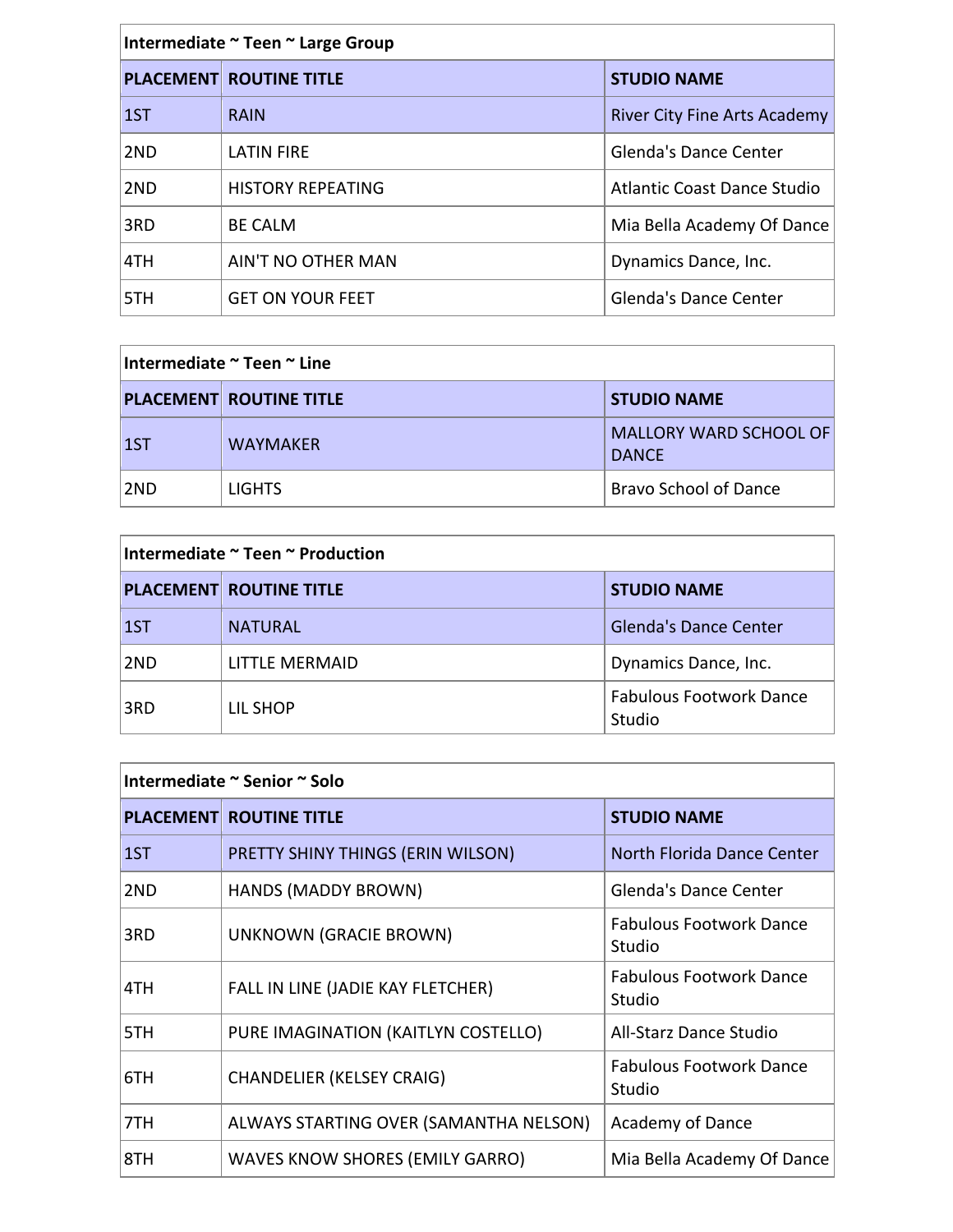| 9TH  | <b>EVERY TEARDROP (PEYTON SHAFFER)</b> | Honey's School of Dance                              |
|------|----------------------------------------|------------------------------------------------------|
| 10TH | <b>COPPELIA (TRICIA MEANS)</b>         | Honey's School of Dance                              |
| 11TH | SUPERMARKET FLOWERS (LUKA FERRARI)     | <b>Bravo School of Dance</b>                         |
| 12TH | <b>TONIGHT (HALA WILLAMS)</b>          | <b>Fabulous Footwork Dance</b><br>Studio             |
| 12TH | HALF OF ME (ABBY PARKER)               | All-Starz Dance Studio                               |
| 13TH | FEELIN GOOD (PAIGE MCINARNAY)          | Dynamics Dance, Inc.                                 |
| 14TH | MY PARTY DRESS (ELISSA SMITH)          | Academy of Dance                                     |
| 14TH | <b>BRAID (JESSE CROSS)</b>             | <b>Studio South Performing</b><br><b>Arts Center</b> |
| 15TH | UGLY BEAUTY (ASHLEY FERNNADEZ)         | Mia Bella Academy Of Dance                           |
| 16TH | HOW WILL I KNOW (TAYLOR O'STEEN)       | Be The Light Dance<br>Company                        |
| 17TH | <b>ENCOUNTER (ARIANA GONZALEZ)</b>     | Academy of Dance                                     |
| 18TH | ARE YOU WITH ME (OLIVIA FRANO)         | <b>Glenda's Dance Center</b>                         |
| 19TH | THE GREATEST STAR (EMMA DIETZ)         | <b>Fabulous Footwork Dance</b><br>Studio             |
| 20TH | <b>MADNESS (JORDAN LONG)</b>           | <b>Fabulous Footwork Dance</b><br>Studio             |
|      |                                        |                                                      |

|      | <b>PLACEMENT ROUTINE TITLE</b> | <b>STUDIO NAME</b>                            |
|------|--------------------------------|-----------------------------------------------|
| 1ST  | <b>DANCE WITH YOU</b>          | <b>Academy of Dance</b>                       |
| 2ND  | <b>UNBREAKABLE</b>             | Academy of Dance                              |
| 3RD  | SOMETHINGS ARE MEANT TO BE     | Academy of Dance                              |
| 4TH  | <b>DOLLS</b>                   | Glenda's Dance Center                         |
| 5TH  | <b>TOGETHER AS ONE</b>         | All-Starz Dance Studio                        |
| 6TH  | <b>LABRINTH</b>                | All-Starz Dance Studio                        |
| 7TH  | <b>PALE YELLOW</b>             | Dynamics Dance, Inc.                          |
| 8TH  | MUNGOJERRIE AND RUMPLETEAZER   | Academy of Dance                              |
| 9TH  | KING OF NEW YORK               | <b>MALLORY WARD SCHOOL OF</b><br><b>DANCE</b> |
| 10TH | <b>CALL ME MOTHER</b>          | <b>Atlantic Coast Dance Studio</b>            |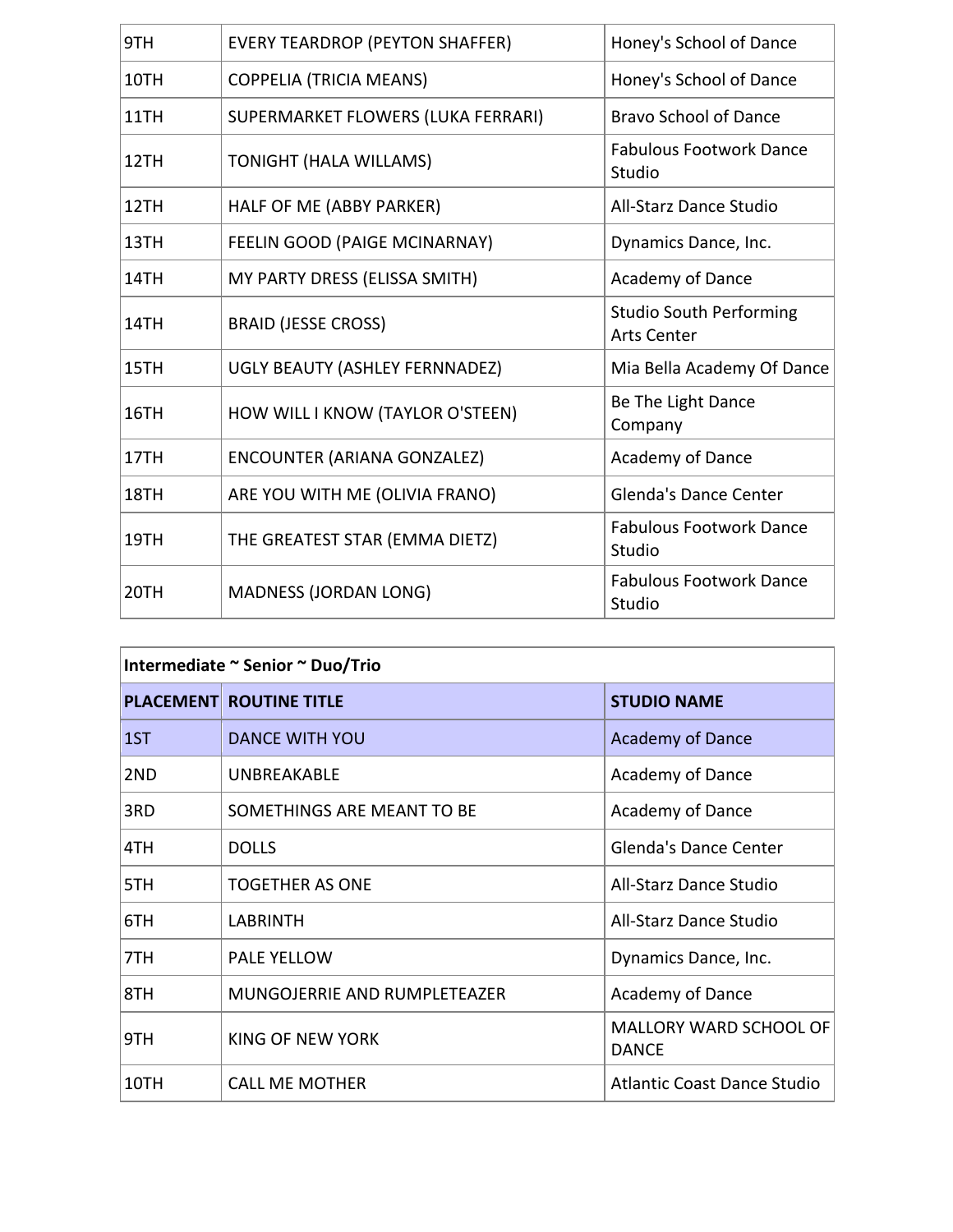| Intermediate ~ Senior ~ Small Group |                                |                                          |
|-------------------------------------|--------------------------------|------------------------------------------|
|                                     | <b>PLACEMENT ROUTINE TITLE</b> | <b>STUDIO NAME</b>                       |
| 1ST                                 | <b>FIREMAN</b>                 | <b>Fabulous Footwork Dance</b><br>Studio |
| 2ND                                 | <b>SMILE</b>                   | Honey's School of Dance                  |
| 3RD                                 | THE RIVER                      | Mia Bella Academy Of Dance               |
| 4TH                                 | <b>BANG BANG</b>               | <b>Fabulous Footwork Dance</b><br>Studio |
| 5TH                                 | PAINT IT BLACK                 | St. Augustine Dance<br>Academy           |
| 6TH                                 | <b>LOCOMOTION</b>              | Dynamics Dance, Inc.                     |

| Intermediate ~ Senior ~ Large Group |                                |                              |
|-------------------------------------|--------------------------------|------------------------------|
|                                     | <b>PLACEMENT ROUTINE TITLE</b> | <b>STUDIO NAME</b>           |
| $\vert 1$ ST                        | <b>I GOTCHA</b>                | Dynamics Dance, Inc.         |
| 2ND                                 | <b>VELOCITY</b>                | <b>Glenda's Dance Center</b> |
| 3RD                                 | WAIT FOR IT                    | Academy of Dance             |
| 4TH                                 | <b>NEVER ENOUGH</b>            | Dynamics Dance, Inc.         |

| Elite ~ Petite ~ Duo/Trio |                                |                    |
|---------------------------|--------------------------------|--------------------|
|                           | <b>PLACEMENT ROUTINE TITLE</b> | <b>STUDIO NAME</b> |
| $\sf{1ST}$                | YOU AND ME AGAINST THE WORLD   | Dance!nk by Davis  |

| Elite ~ Junior ~ Solo |                                      |                                     |
|-----------------------|--------------------------------------|-------------------------------------|
|                       | <b>PLACEMENT ROUTINE TITLE</b>       | <b>STUDIO NAME</b>                  |
| 15T                   | THE CLOCK (ZION LOCKETT)             | <b>Bravo School of Dance</b>        |
| 2ND                   | ONE WOMAN ARMY (KAIA FULLERTON)      | Dance!nk by Davis                   |
| 3RD                   | A MOMENT APART (MACKENZIE SUTER)     | River City Fine Arts Academy        |
| 4TH                   | RISING SUN (REESE ROOKEY)            | <b>Revolutions Dance Company</b>    |
| 5TH                   | I WILL WAIT (NILA ALLEN)             | Dance!nk by Davis                   |
| 6TH                   | EYE ON THE SPARROW (GARALYSSE GRADY) | Dance!nk by Davis                   |
| 7TH                   | ANGEL BY THE WINGS (EVA BUCKNER)     | <b>Bravo School of Dance</b>        |
| 7TH                   | <b>BURNIN' UP (CHARLOTTE FEY)</b>    | <b>River City Fine Arts Academy</b> |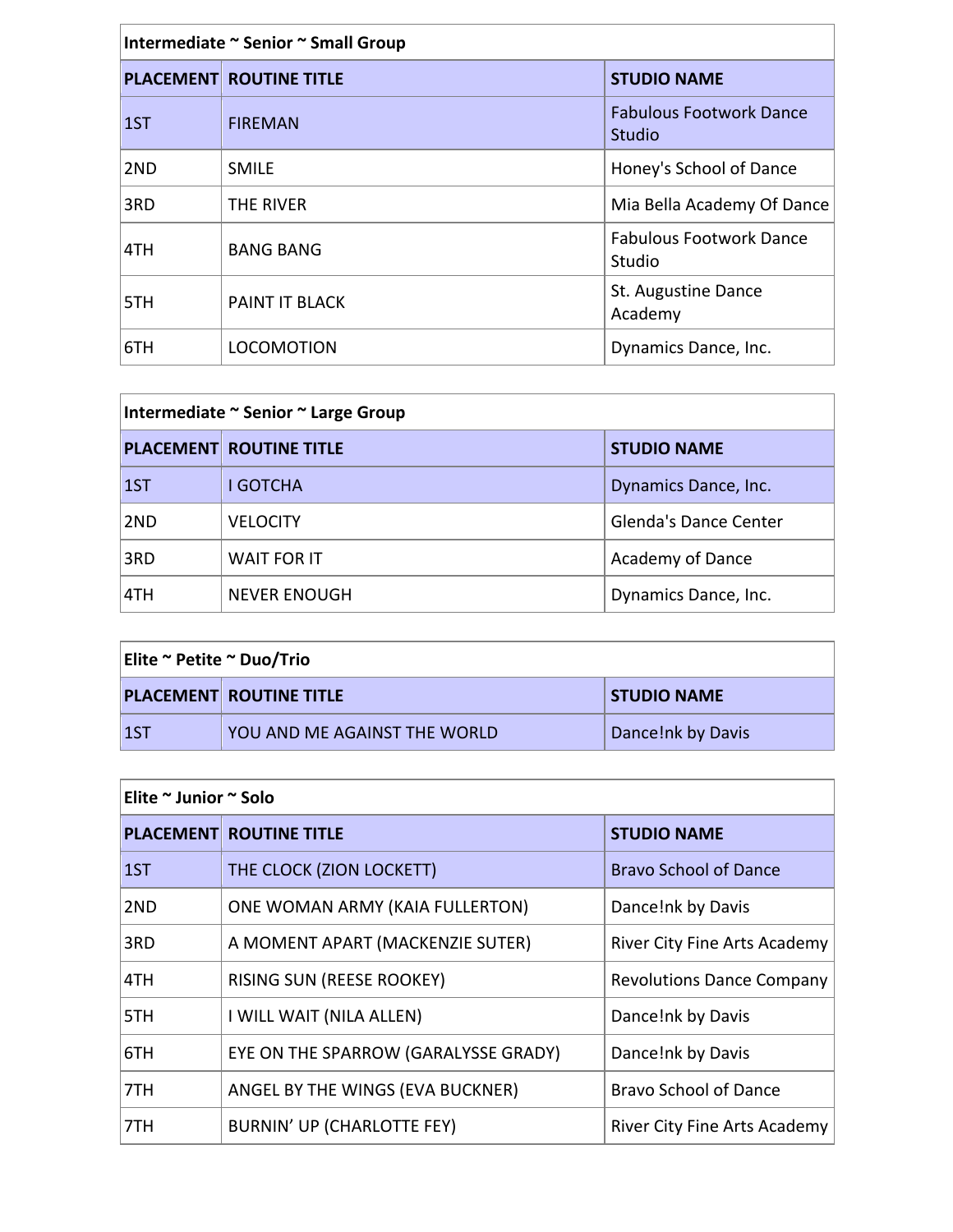| Elite ~ Junior ~ Duo/Trio |                                |                                     |
|---------------------------|--------------------------------|-------------------------------------|
|                           | <b>PLACEMENT ROUTINE TITLE</b> | <b>STUDIO NAME</b>                  |
| $\vert$ 1ST               | WE ARE THE ONES                | <b>River City Fine Arts Academy</b> |
| ∣2ND                      | <b>SKIN</b>                    | Dance!nk by Davis                   |

| Elite ~ Junior ~ Small Group |                                |                            |
|------------------------------|--------------------------------|----------------------------|
|                              | <b>PLACEMENT ROUTINE TITLE</b> | <b>STUDIO NAME</b>         |
| $\vert$ 1ST                  | <b>THE FLOCK</b>               | Dance!nk by Davis          |
| 2ND                          | <b>FABULOUS</b>                | Dance!nk by Davis          |
| 3RD                          | <b>BUGLE BOY</b>               | Mia Bella Academy Of Dance |

| Elite ~ Junior ~ Large Group |                                |                            |
|------------------------------|--------------------------------|----------------------------|
|                              | <b>PLACEMENT ROUTINE TITLE</b> | <b>STUDIO NAME</b>         |
| 1ST                          | <b>WORK</b>                    | Dance!nk by Davis          |
| 2ND                          | <b>HERE BEFORE</b>             | Mia Bella Academy Of Dance |

| Elite ~ Junior ~ Line |                                |                    |
|-----------------------|--------------------------------|--------------------|
|                       | <b>PLACEMENT ROUTINE TITLE</b> | <b>STUDIO NAME</b> |
| $\sf{1ST}$            | THIS WAY                       | Dance!nk by Davis  |

| Elite ~ Teen ~ Solo |                                                         |                              |
|---------------------|---------------------------------------------------------|------------------------------|
|                     | <b>PLACEMENT ROUTINE TITLE</b>                          | <b>STUDIO NAME</b>           |
| 1ST                 | SMILE (GABRIELLA VANVALKENBURG)                         | Mia Bella Academy Of Dance   |
| 2ND                 | PRIVATE BIRD (MAREN RONK)                               | Mia Bella Academy Of Dance   |
| 3RD                 | <b>BODY SUN (EMMA SMITH)</b>                            | <b>Bravo School of Dance</b> |
| 4TH                 | <b>BLINDING (LUCY BRINKMANN)</b>                        | Dance!nk by Davis            |
| 4TH                 | FOLLOW (MILEY MERRILL)                                  | Dance!nk by Davis            |
| 5TH                 | SAD DAY (CHARLOTTE VANN)                                | Dance!nk by Davis            |
| 6TH                 | WHEN THE LIGHT HITS THE WATER (GIULIA<br>VANVALKENBURG) | Mia Bella Academy Of Dance   |
| 7TH                 | <b>COLLARBONE (SKYE METZGER)</b>                        | Mia Bella Academy Of Dance   |
| 8TH                 | <b>GOLD (CELINA ANGERS)</b>                             | Dance!nk by Davis            |
| 9TH                 | IN YOUR HEAD (PAYTON BLACKBURN)                         | Mia Bella Academy Of Dance   |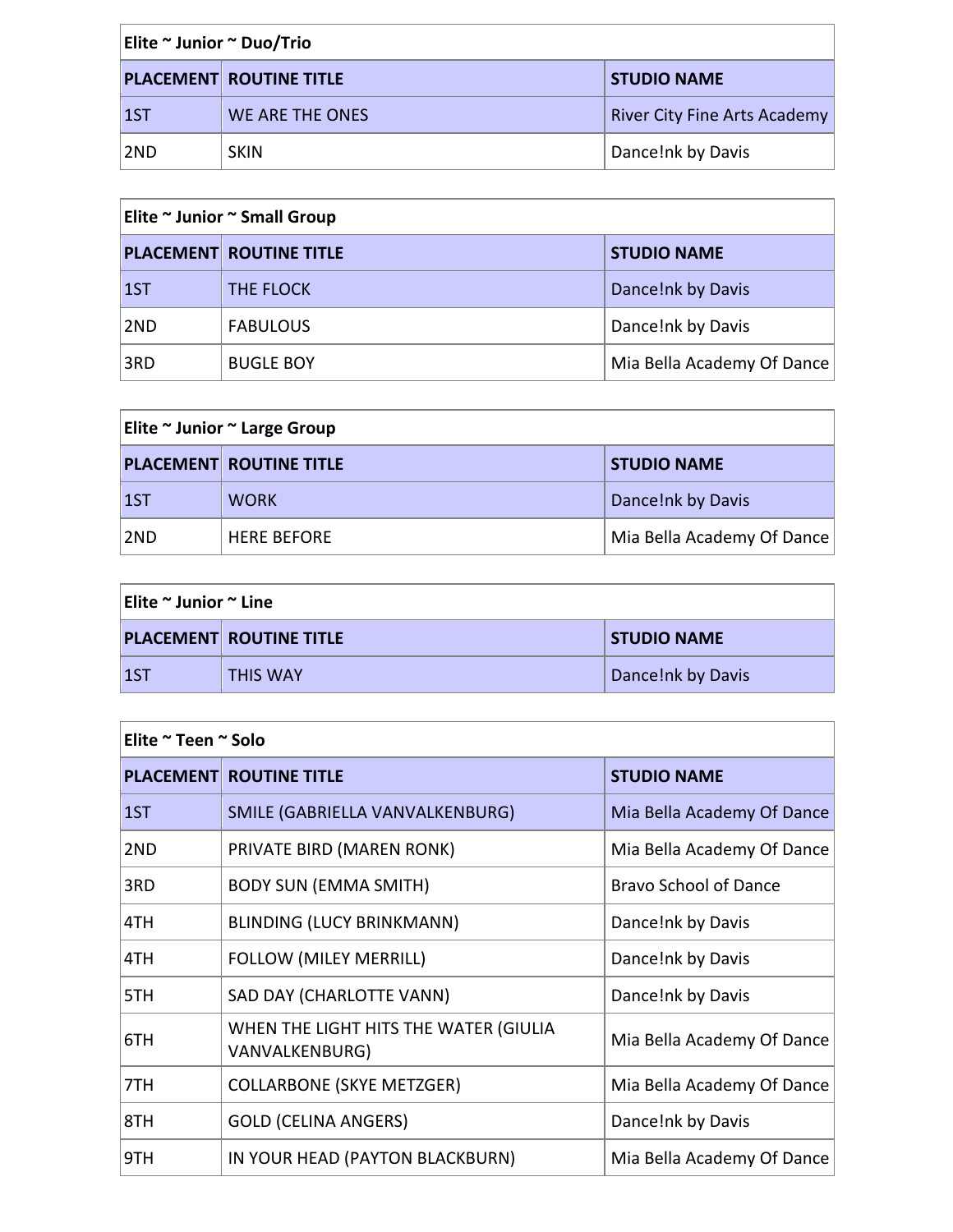| 10TH  | AFTER THE STORM (EMMA KEPHART) | <b>Bravo School of Dance</b> |
|-------|--------------------------------|------------------------------|
| 111TH | SAY YOU LOVE ME (CARLY HYERS)  | Mia Bella Academy Of Dance   |
| 12TH  | UNSTOPPABLE (ELLA BUCKNER)     | <b>Bravo School of Dance</b> |

| Elite ~ Teen ~ Duo/Trio |                                |                                  |
|-------------------------|--------------------------------|----------------------------------|
|                         | <b>PLACEMENT ROUTINE TITLE</b> | <b>STUDIO NAME</b>               |
| 1ST                     | <b>KEEP YOU SAFE</b>           | <b>Revolutions Dance Company</b> |
| 2 <sub>ND</sub>         | <b>TORN</b>                    | <b>Bravo School of Dance</b>     |
| 3RD                     | <b>HARDEST OF HEARTS</b>       | Dance!nk by Davis                |
| 4TH                     | <b>ALIEN OBSERVERS</b>         | Mia Bella Academy Of Dance       |
| 5TH                     | LE VOYAGE                      | <b>Bravo School of Dance</b>     |
| 6TH                     | <b>PARAMETERS</b>              | <b>Artistry Dance Alliance</b>   |

| Elite ~ Teen ~ Small Group |                                |                              |
|----------------------------|--------------------------------|------------------------------|
|                            | <b>PLACEMENT ROUTINE TITLE</b> | <b>STUDIO NAME</b>           |
| 1ST                        | <b>TEARS OF AN ANGEL</b>       | Dance!nk by Davis            |
| 2ND                        | THE END OF LOVE                | <b>Bravo School of Dance</b> |
| 3RD                        | THE MOMENT I SAID IT           | <b>Bravo School of Dance</b> |
| 4TH                        | <b>DOWN</b>                    | Dance!nk by Davis            |
| 5TH                        | <b>I CAN'T BREATHE</b>         | <b>Bravo School of Dance</b> |

| Elite ~ Teen ~ Large Group |                                |                            |
|----------------------------|--------------------------------|----------------------------|
|                            | <b>PLACEMENT ROUTINE TITLE</b> | <b>STUDIO NAME</b>         |
| <u> 157</u>                | <b>SATISFIED</b>               | Mia Bella Academy Of Dance |

| Elite ~ Teen ~ Line |                                |                            |
|---------------------|--------------------------------|----------------------------|
|                     | <b>PLACEMENT ROUTINE TITLE</b> | <b>STUDIO NAME</b>         |
| $\vert$ 1ST         | <b>RUNNING UP THAT HILL</b>    | Mia Bella Academy Of Dance |

| Elite ~ Senior ~ Solo |                                        |                                  |
|-----------------------|----------------------------------------|----------------------------------|
|                       | <b>PLACEMENT ROUTINE TITLE</b>         | <b>STUDIO NAME</b>               |
| $\vert$ 1ST           | <b>SCARLET LETTER (LANDRY RUSSELL)</b> | <b>Revolutions Dance Company</b> |
| 2ND                   | WALKING IN MEMPHIS (SOPHIA PAPADAKOS)  | Mia Bella Academy Of Dance       |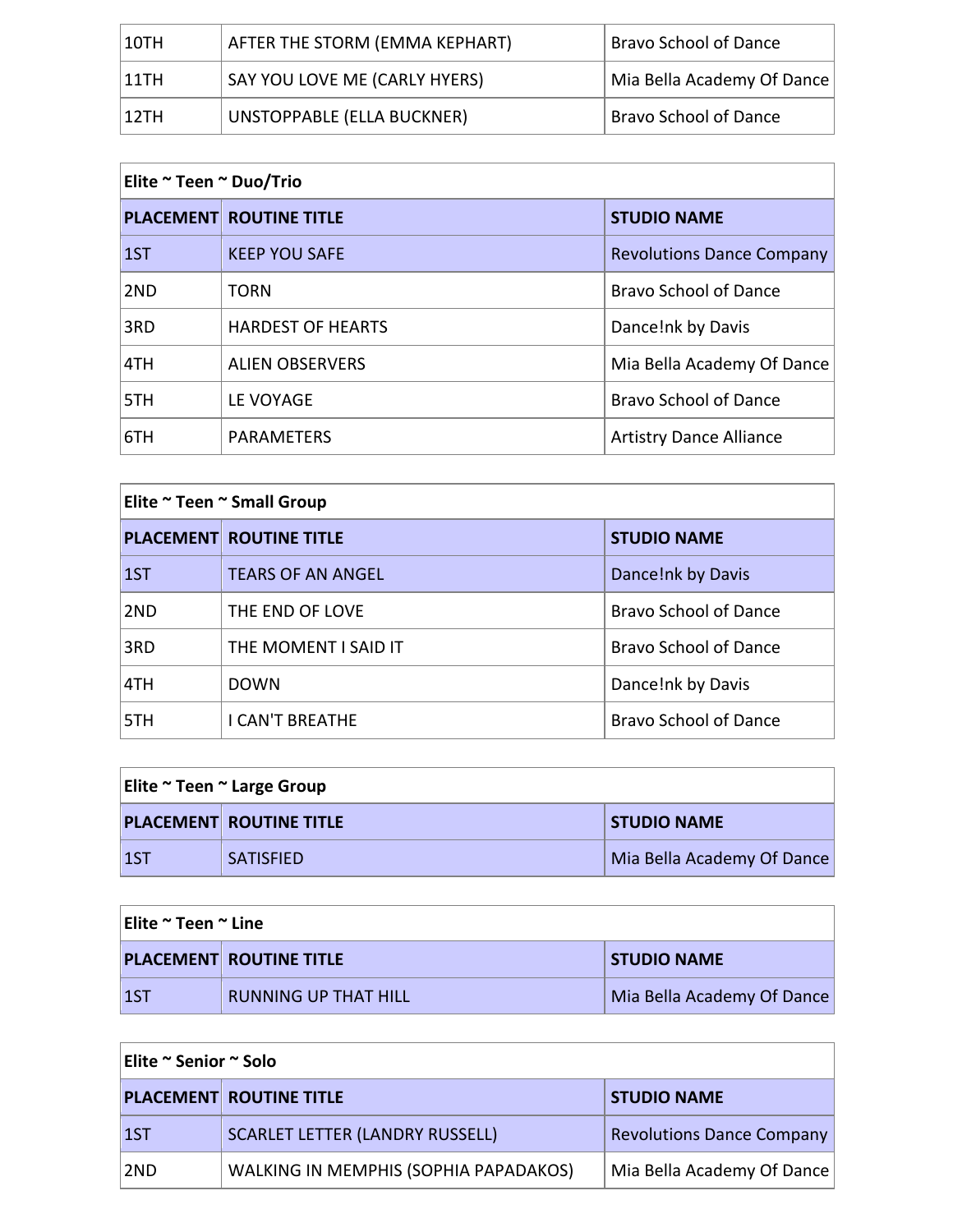| 3RD  | AT LAST (ISLA CALVIN)                    | Mia Bella Academy Of Dance          |
|------|------------------------------------------|-------------------------------------|
| 4TH  | BEFORE THE SONG IS OVER (BRONWYN TAYLOR) | Mia Bella Academy Of Dance          |
| 5TH  | <b>HOT (CIMONE WILLIAMS)</b>             | <b>River City Fine Arts Academy</b> |
| 6TH  | IF THIS IS LOVE (JULIETTE HOLDER)        | <b>Atlantic Coast Dance Studio</b>  |
| 7TH  | BATTLEFIELD (ISABEL VEGA)                | <b>Bravo School of Dance</b>        |
| 8TH  | MIND'S EYE (ASHTON STRICKLAND)           | <b>Artistry Dance Alliance</b>      |
| 9TH  | LISTEN BEFORE I GO (CECILIA DRUMMOND)    | St. Augustine Dance<br>Academy      |
| 10TH | STRANGE FRUIT (INDYA KELLY)              | Mia Bella Academy Of Dance          |
| 11TH | RESCUE ME (DELANEY DAVIDSON)             | Atlantic Coast Dance Studio         |
| 12TH | THE LABYRINTH (TORI JONES)               | <b>Artistry Dance Alliance</b>      |

| Elite ~ Senior ~ Duo/Trio |                                |                                |
|---------------------------|--------------------------------|--------------------------------|
|                           | <b>PLACEMENT ROUTINE TITLE</b> | <b>STUDIO NAME</b>             |
| 1ST                       | <b>HEARTBREAK HOTEL</b>        | <b>Artistry Dance Alliance</b> |
| 2ND                       | THE CORNER                     | <b>Artistry Dance Alliance</b> |
| 3RD                       | <b>AUTOBOT</b>                 | <b>Artistry Dance Alliance</b> |
| 4TH                       | <b>HYPNAGOGIA</b>              | <b>Artistry Dance Alliance</b> |
| 5TH                       | <b>MAESTRO</b>                 | <b>Artistry Dance Alliance</b> |
| 6TH                       | <b>HURRICANE</b>               | Dance!nk by Davis              |
| 7TH                       | <b>RED LIPS</b>                | <b>Artistry Dance Alliance</b> |
| 8TH                       | <b>I FOUND</b>                 | River City Fine Arts Academy   |

| Elite ~ Senior ~ Small Group |                                      |                                    |
|------------------------------|--------------------------------------|------------------------------------|
|                              | <b>PLACEMENT ROUTINE TITLE</b>       | <b>STUDIO NAME</b>                 |
| 1ST                          | <b>CONFERENCE ROOM</b>               | Dance!nk by Davis                  |
| 2ND                          | <b>KOKOMO</b>                        | Mia Bella Academy Of Dance         |
| 3RD                          | <b>FIRELIGHT</b>                     | River City Fine Arts Academy       |
| 4TH                          | I LOOK UP TO THE STARS STILL I DREAM | Mia Bella Academy Of Dance         |
| 15TH                         | <b>BARTIER CARDI</b>                 | <b>Atlantic Coast Dance Studio</b> |
| 16TH                         | <b>CHARMED</b>                       | <b>Atlantic Coast Dance Studio</b> |